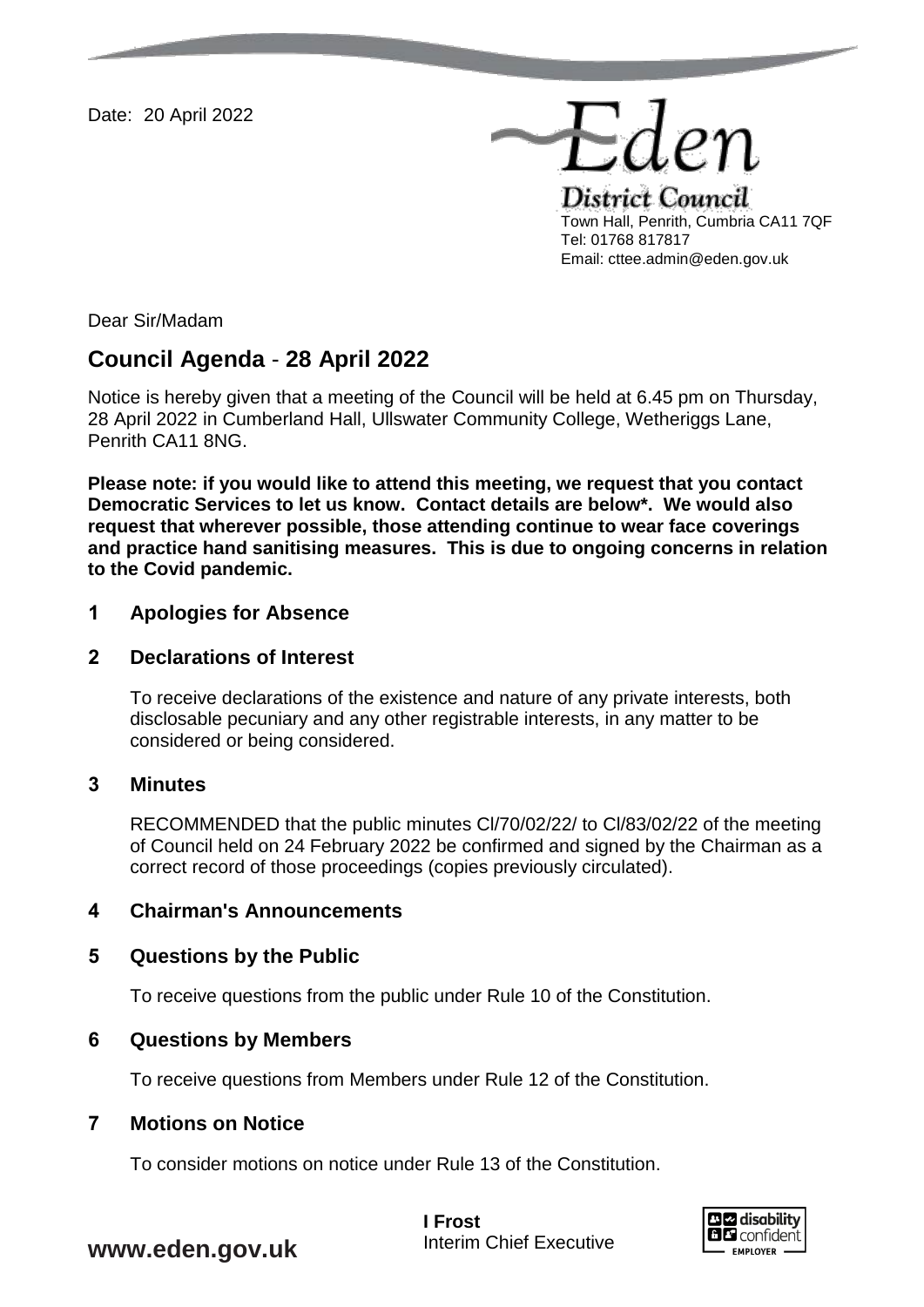# **8 Review of the Deputy Chief Executive Salary** *(Pages 5 - 8)*

To consider the attached report DoR29/22 of the Chief Executive, which sets out the recommendation of the sub-committee of the HR and Appeals Committee regarding the review of the salary of the Deputy Chief Executive.

### RECOMMENDED that

- 1. the Deputy Chief Executive's salary be permanently revised to £89,463 with effect from 1 January 2022 and the associated back pay be made; and
- 2. the additional funding be met from earmarked reserves.

## **9 Allocation of Seats to Committees** *(Pages 9 - 18)*

To consider the attached report DoR31/22 of the Assistant Director Legal and Democratic Services in respect of the distribution of seats in accordance with the rules of political proportionality, and to make appointments to the Committees for the remainder of the 2021/2022 municipal year.

RECOMMENDED that:

- 1. the proposed allocation of seats as set out in this report be approved;
- 2. the appointment of Members to Committees as set out in Appendix 2 be approved; and
- 3. the Green Group and Labour Group adopt a reciprocal arrangement where the nominated Members can act as Standing Deputies.

*[Please note: Appendix 2 to this report will be sent 'to follow'.]*

# **10 Date of Next Scheduled Meeting**

The next scheduled meeting of Council be confirmed as Thursday 26 May 2022 at 6.45.pm. This is the Annual Council Meeting.

Yours faithfully,

 $\Lambda$ 

I Frost Interim Chief Executive

\*Democratic Services Contact: Email: [cttee.admin@eden.gov.uk](mailto:cttee.admin@eden.gov.uk) or telephone: 01768 212266

# **www.eden.gov.uk** 2